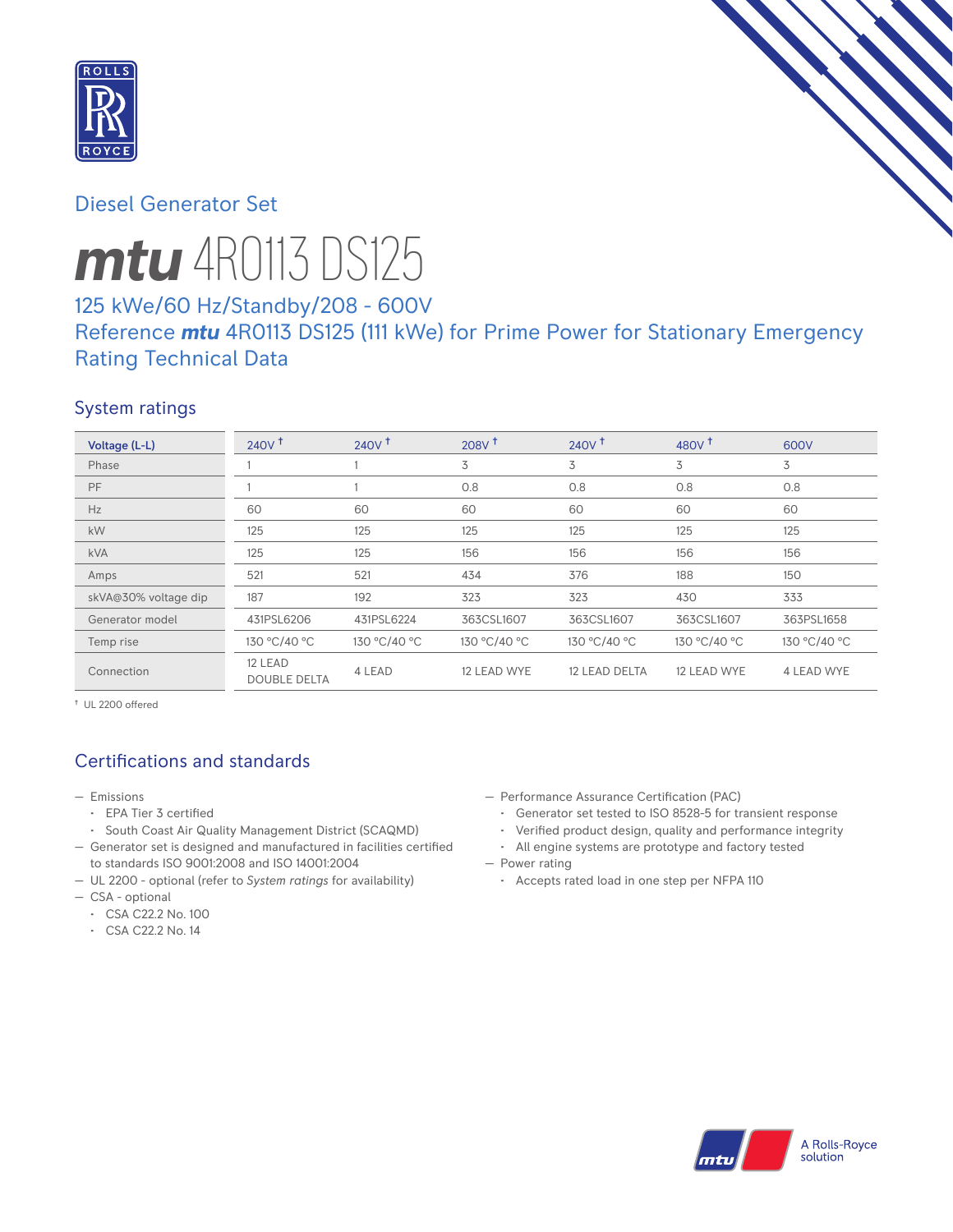## Standard features \*

- Single source supplier
- Global product support
- Two (2) Year/3,000 Hour Basic Limited Warranty
- 4045HF285 diesel engine
- 4.58 liter displacement
- 4-cycle
- Engine-generator resilient mounted
- Complete range of accessories
- Cooling system
	- Integral set-mounted
	- Engine-driven fan

# Standard equipment \*

### Engine

- Air cleaners
- Oil pump
- Oil drain extension and shut-off valve
- Full flow oil filter
- Fuel filter with water seperator
- Jacket water pump
- Thermostat
- Blower fan and fan drive
- Radiator unit mounted
- Electric starting motor 12V
- Governor electronic isochronous
- Base formed steel
- SAE flywheel and bell housing
- Charging alternator 12V
- Battery box and cables
- Flexible fuel connectors
- Flexible exhaust connection
- EPA certified engine

### Generator

- NEMA MG1, IEEE, and ANSI standards compliance for temperature rise and motor starting
- Self-ventilated and drip-proof
- Superior voltage waveform
- Solid state, volts-per-hertz regulator
- $\pm$  1% voltage regulation no load to full load
- Brushless alternator with brushless pilot exciter
- 4 pole, rotating field
- 130 °C maximum standby temperature rise
- 1-bearing, sealed
- Flexible coupling
- Full amortisseur windings
- 125% rotor balancing
- 3-phase voltage sensing
- 100% of rated load one step
- 5% maximum total harmonic distortion
- Generator
	- Brushless, rotating field generator
	- 2/3 pitch windings
	- 300% short circuit capability with optional Permanent Magnet Generator (PMG)
- Digital control panel(s)
	- UL recognized, CSA certified, NFPA 110
	- Complete system metering
	- LCD display

## Digital control panel(s)

- Digital metering
- Engine parameters
- Generator protection functions
- Engine protection
- SAE J1939 Engine ECU Communications
- Windows®-based software
- Multilingual capability
- Communications to remote annunciator
- Programmable input and output contacts
- UL recognized, CSA certified, CE approved
- Event recording
- IP 54 front panel rating with integrated gasket
- NFPA 110 compatible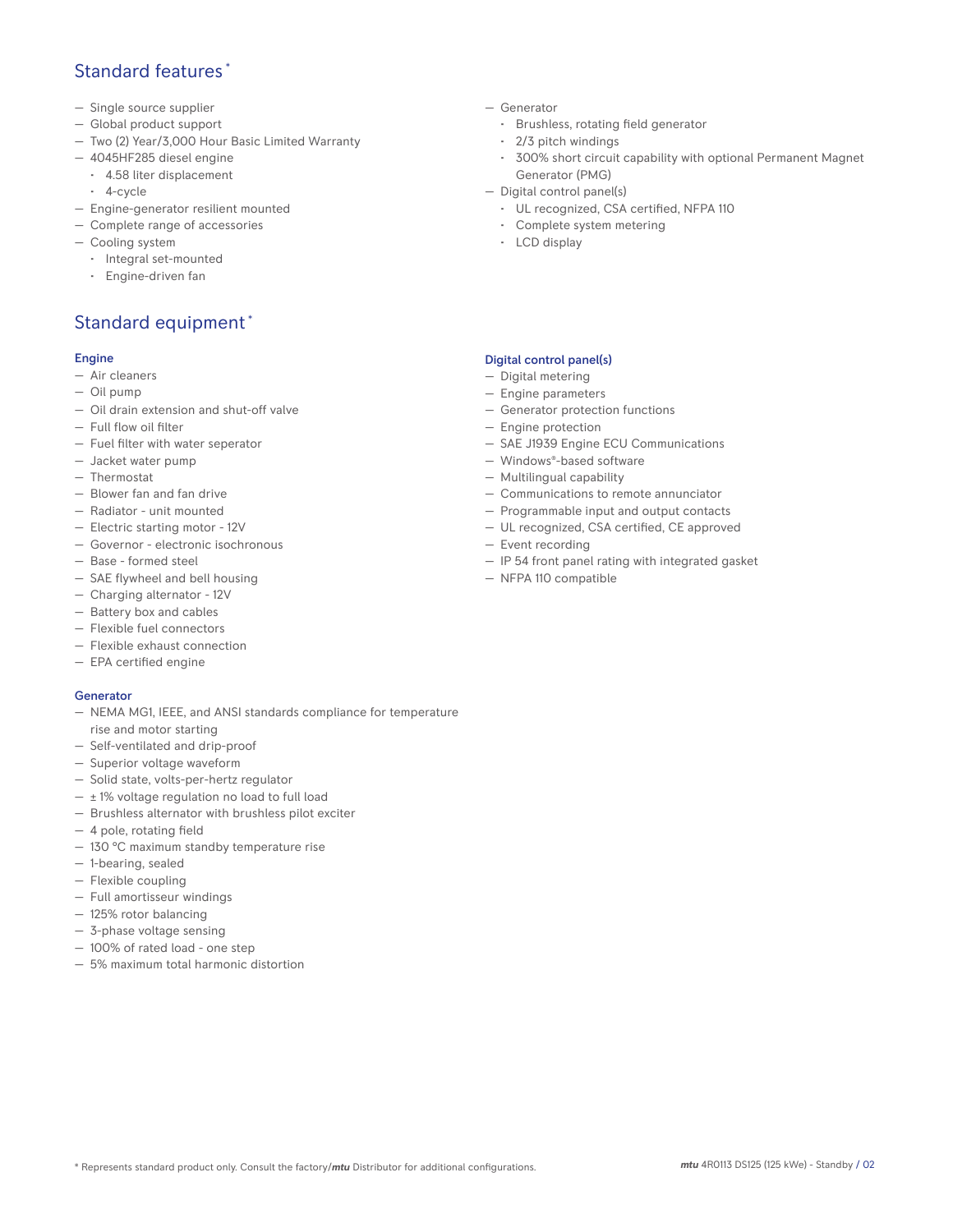# Application data

## Engine

| Manufacturer                | John Deere  |
|-----------------------------|-------------|
| Model                       | 4045HF285   |
| Type                        | 4-cycle     |
| Arrangement                 | 4-inline    |
| Displacement: $L (in3)$     | 4.5(275)    |
| Bore: cm (in)               | 10.6(4.19)  |
| Stroke: cm (in)             | 12.7(5)     |
| Compression ratio           | 19:1        |
| Rated rpm                   | 1,800       |
| Engine governor             | <b>JDEC</b> |
| Maximum power: kWm (bhp)    | 147 (197)   |
| Steady state frequency band | ± 0.25%     |
| Air cleaner                 | dry         |
|                             |             |

## Liquid capacity

| Total oil system: L (gal)             | 13(3.4)  |
|---------------------------------------|----------|
| Engine jacket water capacity: L (gal) | 8.5(2.2) |
| System coolant capacity: L (gal)      | 24(6.2)  |

## Electrical

| Electric volts DC                                            |     |
|--------------------------------------------------------------|-----|
| Cold cranking amps under -17.8 $^{\circ}$ C (O $^{\circ}$ F) | 925 |
| Batteries: group size                                        | .31 |
| Batteries: quantity                                          |     |
|                                                              |     |

## Fuel system

| Fuel supply connection size    | -6 JIC 37° female |
|--------------------------------|-------------------|
| Fuel return connection size    | -6 JIC 37° female |
| Maximum fuel lift: m (ft)      | 2(6.7)            |
| Recommended fuel               | diesel #2         |
| Total fuel flow: L/hr (gal/hr) | 90.1(23.8)        |
|                                |                   |

#### Fuel consumption

| At 100% of power rating: L/hr (gal/hr)<br>At 75% of power rating: L/hr (gal/hr) | 37.3 (9.9)<br>28.8 (7.6) |
|---------------------------------------------------------------------------------|--------------------------|
| At 50% of power rating: L/hr (gal/hr)                                           | 19.3(5.1)                |
| Cooling - radiator system                                                       |                          |
| Ambient capacity of radiator: °C (°F)                                           | 50 (122)                 |
| Maximum restriction of cooling air: intake                                      |                          |
| and discharge side of radiator: kPa (in. H <sub>2</sub> O)                      | 0.12(0.5)                |
| Water pump capacity: L/min (gpm)                                                | 180 (48)                 |
| Heat rejection to coolant: kW (BTUM)                                            | 72.1 (4,098)             |
| Heat rejection to air to air: kW (BTUM)                                         | 26.5 (1,508)             |
| Heat radiated to ambient: kW (BTUM)                                             | 19.9 (1,134)             |
| Fan power: kW (hp)                                                              | 10.6(14.2)               |
| Air requirements                                                                |                          |
| Aspirating: *m <sup>3</sup> /min (SCFM)                                         | 9.7(341)                 |
| Air flow required for radiator                                                  |                          |
| cooled unit: *m <sup>3</sup> /min (SCFM)                                        | 433 (15,303)             |
| Remote cooled applications; air flow required for                               |                          |
| dissipation of radiated generator set heat for a                                |                          |
| maximum of 25 °F rise: *m <sup>3</sup> /min (SCFM)                              | 71 (2,520)               |
| * Air density = $1.184 \text{ kg/m}^3$ (0.0739 lbm/ft <sup>3</sup> )            |                          |
| <b>Exhaust system</b>                                                           |                          |
| Gas temperature (stack): °C (°F)                                                | 580 (1,076)              |
| Gas volume at stack temperature: m <sup>3</sup> /min (CFM)                      | 27 (953)                 |
| Maximum allowable back pressure at                                              |                          |
| outlet of engine, before piping: kPa (in. H <sub>2</sub> 0)                     | 7.5(30)                  |
|                                                                                 |                          |